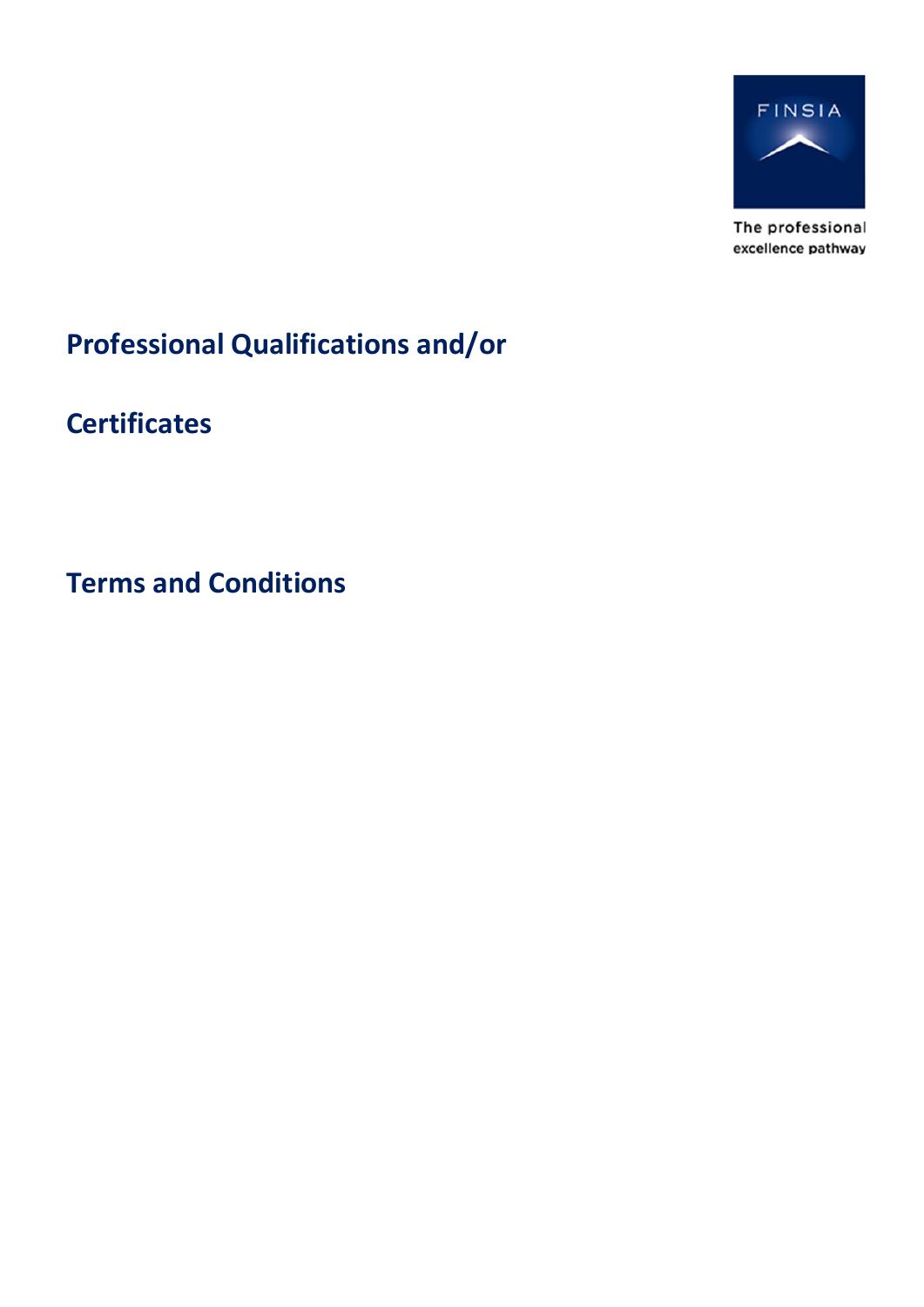# <span id="page-1-0"></span>**Table of Contents**

This document contains the Terms and Conditions that apply to students studying for an awarded qualification and/or certificate with FINSIA.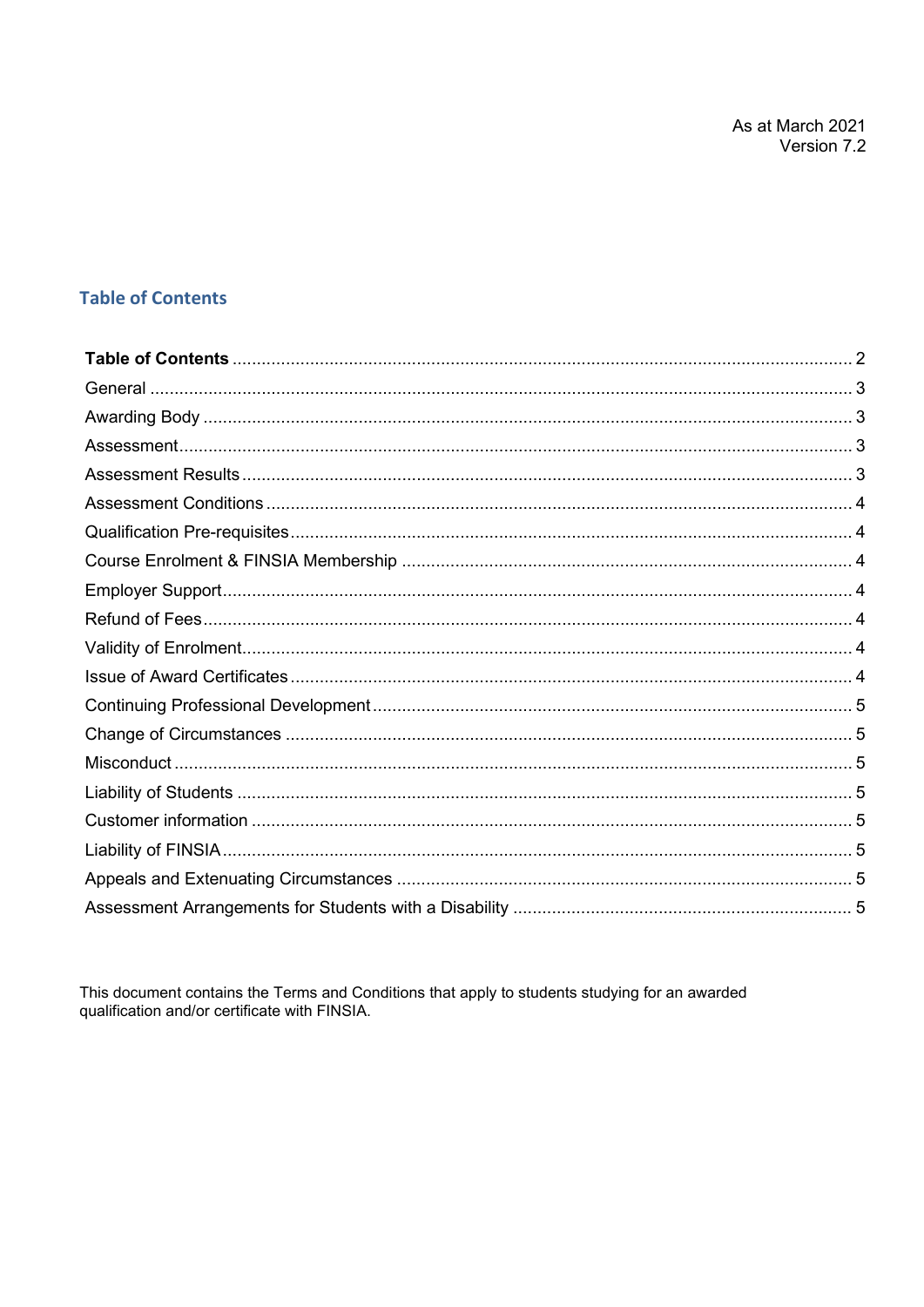# <span id="page-2-0"></span>General

You acknowledge that these Terms and Conditions may be modified by FINSIA from time to time, including but not limited to terms relating to fees and charges, enrolment and cancellation. FINSIA may review its Terms and Conditions periodically and issue a notice to all members and/or students advising of price rises to Membership, Professional Qualifications or program fees, which will take effect from a particular date. A period of 45 days prior to any changes will be notified to the member and/or student to your nominated email address.

# <span id="page-2-1"></span>Awarding Body

FINSIA's key partners' include:

**Chartered Bankers Institute (the Institute) -** The Professional Banking Fundamentals (PBF), Certified Professional Banker (CPB), the Chartered Banker and the Chartered Banker by Experience have been developed in consultation and approval by the Chartered Banking Institute of Scotland. The Chartered Banker Institute is a trading name of the Chartered Institute of Bankers in Scotland, a registered charity. [www.charteredbanker.com](http://www.charteredbanker.com/)

**The Chartered Institute for Securities & Investment** (CISI) – FINSIA offer a number of courses designed by CISI, based in the United Kingdom. These have been selected for relevance to the Australian Market. [www.cisi.org](http://www.cisi.org/)

**Asian Banking School** - Around Fintech in 8 Hours and Artificial Intelligence in Finance certificates have been developed and are awarded jointly by the Asian Banking School and the Centre of Finance, Technology and Entrepreneurship (CFTE). [www.asianbankingschool.com](http://www.asianbankingschool.com/)

Further details of FINSIA's partners can be found on their websites.

#### <span id="page-2-2"></span>Assessment

To be awarded the relevant qualification and/or certificate, students must pass the assessment activity(s) that are required in their specific course. The awarding bodies each have their own processes.

**The Chartered Bankers Institute –** the Professional Banking Fundamentals and certain modules within the Certified Professional Banker program (Risk & Risk Management) include a multiple-choice assessment. The Consumer Credit and Introduction to Business Banking modules of the Certified Professional Banker program are assessed through short answer case studies. All assessments are conducted under supervisory conditions via the Pearson's VUE assessment platform using a remote invigilation process. Students who fail PBF or CPB assessments, are able to re-attempt up to a maximum of three attempts without reapplication and confirmation from FINSIA. A re-sit fee is applicable. Full details, including the pricing, can be found on the LMS within your learning curriculum.

Chartered Banker modules are assessed through a 6,000 word assignment. The overall pass mark for each module is **60%**. If the module is graded as a fail, students are permitted to resubmit a revised assignment (a fee is applicable). Those students who qualify to complete their Chartered Banker qualification under the option of "Chartered Banker by Experience" will undertake a series of reflective statements, an assignment and an assessor interview aligned to a recognition of current competency process.

**CISI** – All courses are assessed by a computer based testing exam (re-sits incur additional cost).

**Asian Banking School –** All online courses are assessed by an online quiz to test the assimilation of knowledge. This can be attempted multiple times without extra cost.

# <span id="page-2-3"></span>Assessment Results

Where enrolment fees have been paid by the student's employer, FINSIA will notify the employer of the student's assessment results unless explicitly instructed otherwise by the student and confirmed by their employer.

**The Chartered Bankers Institute –** the results for assessments that consists of multiple choice questions are provided at the conclusion of the exam, however, remain subject to validation by the Awarding Body. The notification of results of assessments that require written responses will be provided to students within six weeks, allowing sufficient time for assessing and Awarding Body validation.

Chartered Banker and Chartered Banker by Experience results will be published on the member's LMS portal approximately six weeks after the assignment has been submitted. All students will also receive a results letter **on completion of a module.**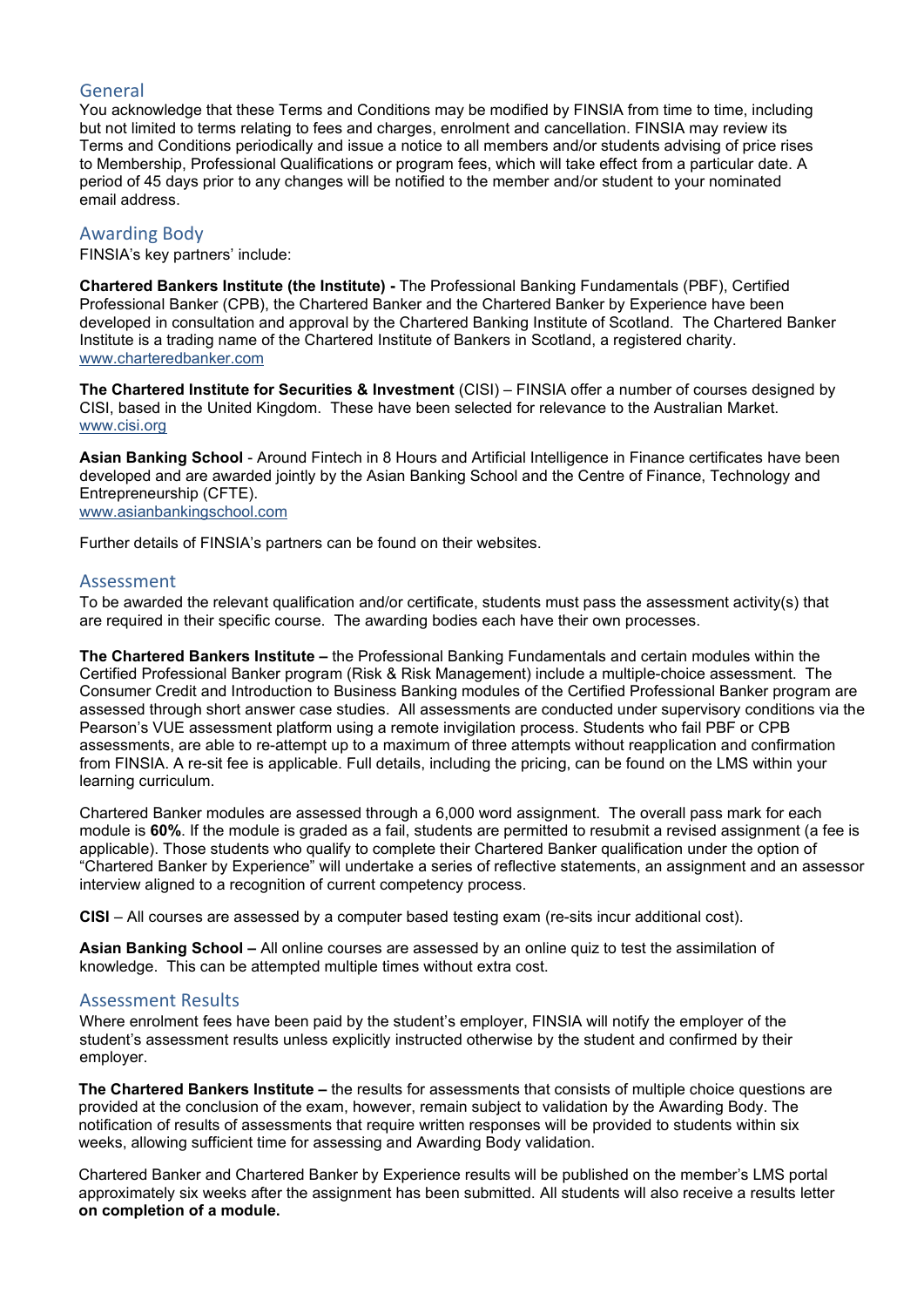**CISI –** results are displayed online after completion of the course.

**Asian Banking School -** online courses display results immediately online after each assessment.

Students who successfully complete their qualification will be sent their award certificates once the Awarding Body has verified the results. Please refer to your specific course brochure or website for more detail.

## <span id="page-3-0"></span>Assessment Conditions

Assessment conditions specific to a qualification or module are supplied within the instructions and guidelines associated with that particular program.

#### <span id="page-3-1"></span>Qualification Pre-requisites

Some courses may have pre-requisites. Please refer to the course website for more details.

# <span id="page-3-2"></span>Course Enrolment & FINSIA Membership

Membership (at a minimum level of Affiliate) is mandatory whilst studying the Certified Professional Banker and Chartered Banker programs. Prospective students should enrol by clicking on the "Enrol Now" button on the FINSIA website [www.finsia.com.](http://www.finsia.com/) Payment of membership fees by monthly subscription is not available for students studying with FINSIA.

Further information on member requirements and benefits can also be accessed on the FINSIA website. Any breach of FINSIA's Code of Conduct may result in the termination of your membership and you will not be eligible for a refund. The Code of Conduct can be found by clicking [here.](https://www.finsia.com/sites/default/files/2020-05/FINSIA%20Code%20of%20Conduct.pdf)

FINSIA will process your membership or enrolment fees as promptly as possible. Your payment details must be verified and authorized before your membership or enrolment can be activated. This will occur on the payments page during enrolment.

We reserve the right to reject or cancel any membership or enrolment at any time. If your payment method is invalid, or your payment is otherwise rejected, your membership or enrolment may automatically be cancelled, and access revoked.

In some instances, FINSIA may include complimentary or subsidised membership as part of the qualification enrolment.

For all Chartered Banker qualifications – in order to retain your designation Chartered Banker, you will be required to retain membership with FINSIA. This minimum membership level required is Associate. An additional annual post nominal designation fee will be added to your FINSIA membership upon renewal.

#### <span id="page-3-3"></span>Employer Support

Many organisations have their own policies covering the payment of fees for undertaking external education programs. As such, students are advised to check with their employers prior to making an application, to understand if their education funding will be supported.

#### <span id="page-3-4"></span>Refund of Fees

All membership, exam and enrolment fees are non-refundable and non-transferable (unless under prior agreement with FINSIA).

#### <span id="page-3-5"></span>Validity of Enrolment

Students must enrol for and complete all assessment activities within their specific course in the allocated timeframe. Students who have not passed the assessment requirements within this period may be required to re-enrol for the program and pay the full program fee in order to complete the assessment.

#### <span id="page-3-6"></span>Issue of Award Certificates

Students who successfully complete their qualification will be sent their award certificates (post Awarding Body verification, if required). For qualifications such as the Certified Professional Banker that require successful completion of multiple modules individual "certificates of completion" will be supplied for each module.

Depending on the course, certificates will either be available online or be sent to the student's preferred address unless other arrangements have been made (such as sent via an employer). Where fees are outstanding, certificates will be withheld until those fees have been fully paid.

**Chartered Banker Institute** – Certificates are posted to the students preferred address. **CISI/Asian Banking School** – Online certificates are awarded after completing the course.